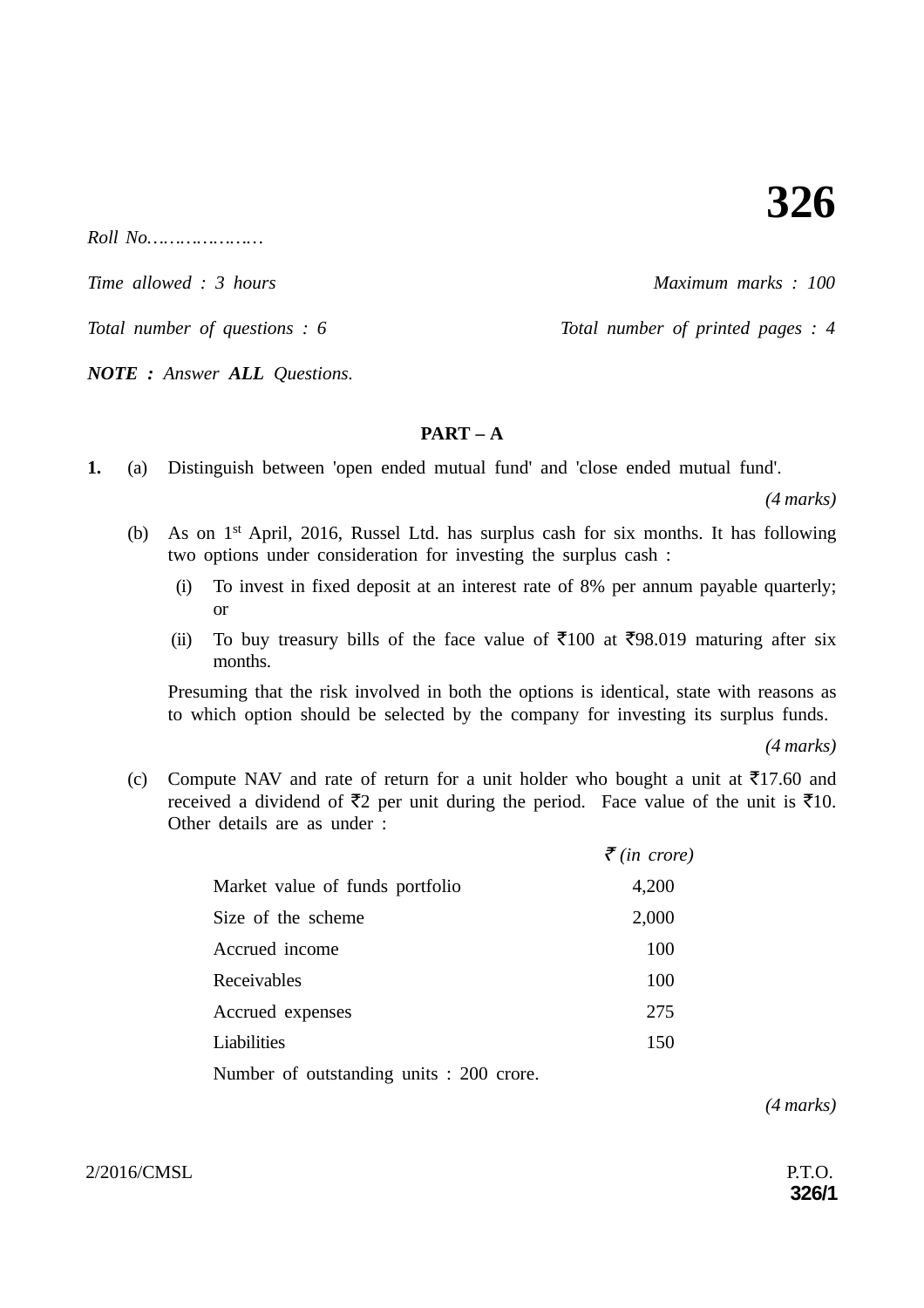# **326**

(d) Following information has been collected regarding Share–X trading at NSE on 2nd September, 2016 :

|                 | Date                  | Time     | Price $(\bar{\zeta})$ | No. of shares traded |
|-----------------|-----------------------|----------|-----------------------|----------------------|
|                 | $2nd$ September, 2016 | 14:42:10 | 265.60                | 550                  |
|                 | $2nd$ September, 2016 | 14:53:35 | 262.78                | 1,575                |
|                 | $2nd$ September, 2016 | 15:00:20 | 260.99                | 1,514                |
|                 | $2nd$ September, 2016 | 15:03:30 | 261.79                | 1,625                |
|                 | $2nd$ September, 2016 | 15:05:40 | 260.38                | 1,025                |
|                 | $2nd$ September, 2016 | 15:12:20 | 261.51                | 1,390                |
|                 | $2nd$ September, 2016 | 15:21:25 | 261.42                | 800                  |
|                 | $2nd$ September, 2016 | 15:22:20 | 264.07                | 600                  |
| 2 <sup>nd</sup> | September, 2016       | 15:26:55 | 263.74                | 1,200                |

You are required to determine the closing price and last traded price for Share–X for 2nd September, 2016.

*(3 marks)*

## *Attempt all parts of either Q.No. 2 or Q.No. 2A*

**2.** (a) "Not only Indian companies are going abroad to raise funds, foreign companies are also coming to India to raise funds." Name the instrument(s) through which a foreign company can raise funds in India by issuing its own equity shares. Also, state the eligibility and conditions for the issue of such instrument(s) in India.

*(8 marks)*

(b) "High speed of algorithmic trading may damage the structure and health of a stock market. Therefore, it is to be controlled and monitored." In the light of this statement, describe the SEBI guidelines for algorithmic trading.

*(7 marks)*

### *OR (Alternate question to Q.No. 2)*

**2A.** (i) "It is not ethical for an issuer of a security to charge different prices for same security from different bidders in a competitive bid." Do you agree ? In the light of this statement, distinguish between 'Dutch auction' and 'French auction'.

*(5 marks)*

 $2/2016/CMSL$  Contd ........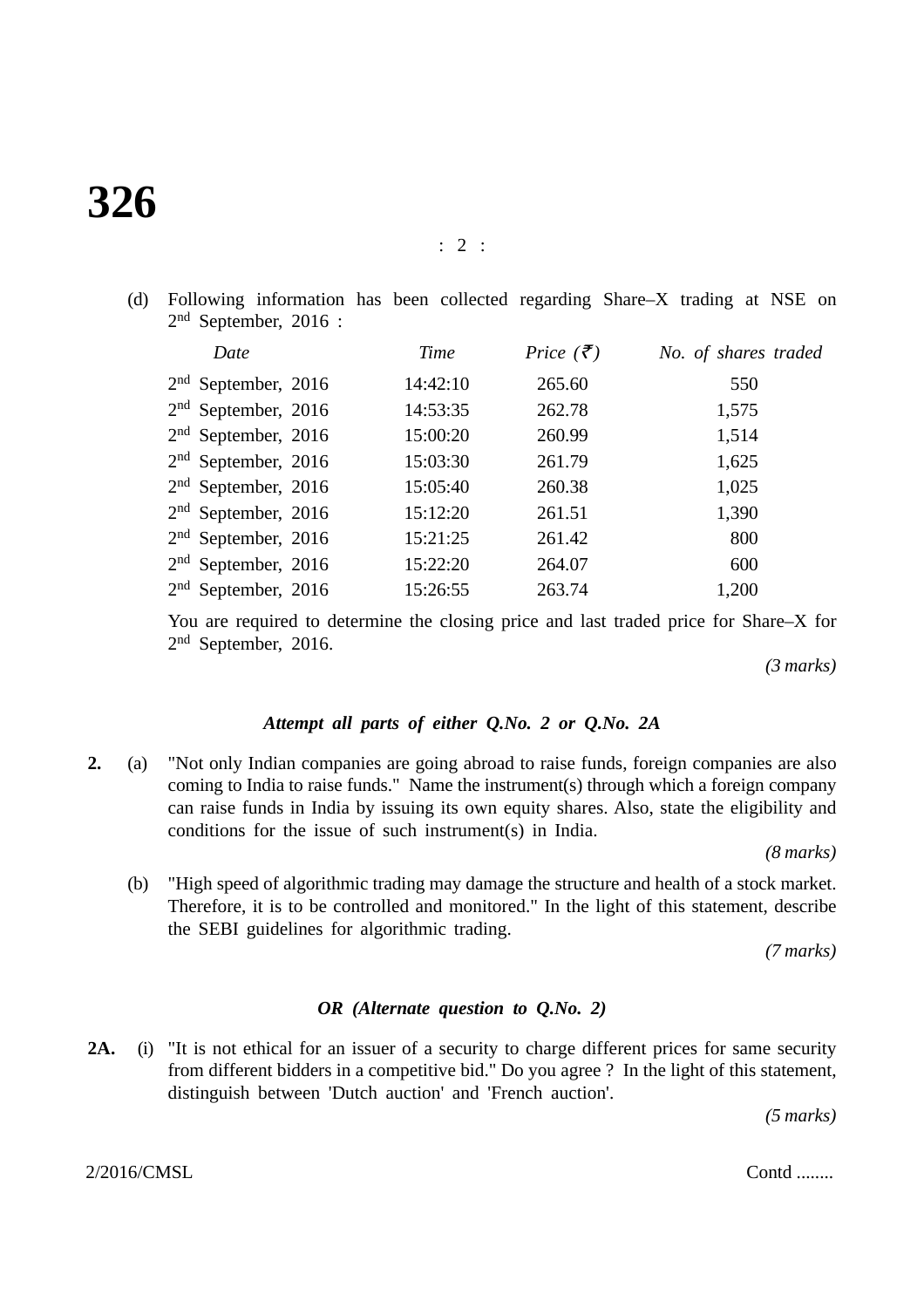(ii) What do you mean by foreign currency convertible bonds (FCCBs) ? State the benefits of FCCBs to investors and the issuer.

*(5 marks)*

 (iii) "Trends in the stock market get strength from the volume." Comment on the statement highlighting relation between trends and volume in a stock market.

*(5 marks)*

- **3.** (a) What is a Real Estate Investment Trust (REIT) ? What are the eligibility criteria for granting a certificate to an applicant to act as REIT as per SEBI guidelines in this regard ?
	- *(8 marks)* (b) What are the restrictions imposed on business activities for collective investment management companies ?

*(7 marks)*

- **4.** (a) Distinguish between the following :
	- (i) 'Rating of manufacturing companies' and 'rating of financial services companies'.
	- (ii) 'Primary dealers' and 'corporate treasury'.
	- (iii) 'Venture capital fund' and 'social venture fund'.
	- (b) Explain briefly the following :
		- (i) Tracking stock
		- (ii) Rolling settlement.

#### **PART – B**

- **5.** (a) Comment on the following :
	- (i) Indian companies unlisted in India can go for listing in a foreign stock exchange.
	- (ii) Regulation 10 of the Takeover Code provides automatic exemption from the applicability of making open offer.
	- (iii) For the purpose of issue of bonus shares, the reserves created by revaluation of fixed assets shall not be capitalised.
	- (iv) A competitive bid is an offer made by a person other than the acquirer who has made the first public announcement.
	- (v) Enterprise value means value of a company which is equal to the market capitalisation *plus* value of debt in the company.

*(2 marks each)*

**326/2**

 $2/2016/\text{CMSL}$  P.T.O.

*(3 marks each)*

*(3 marks each)*